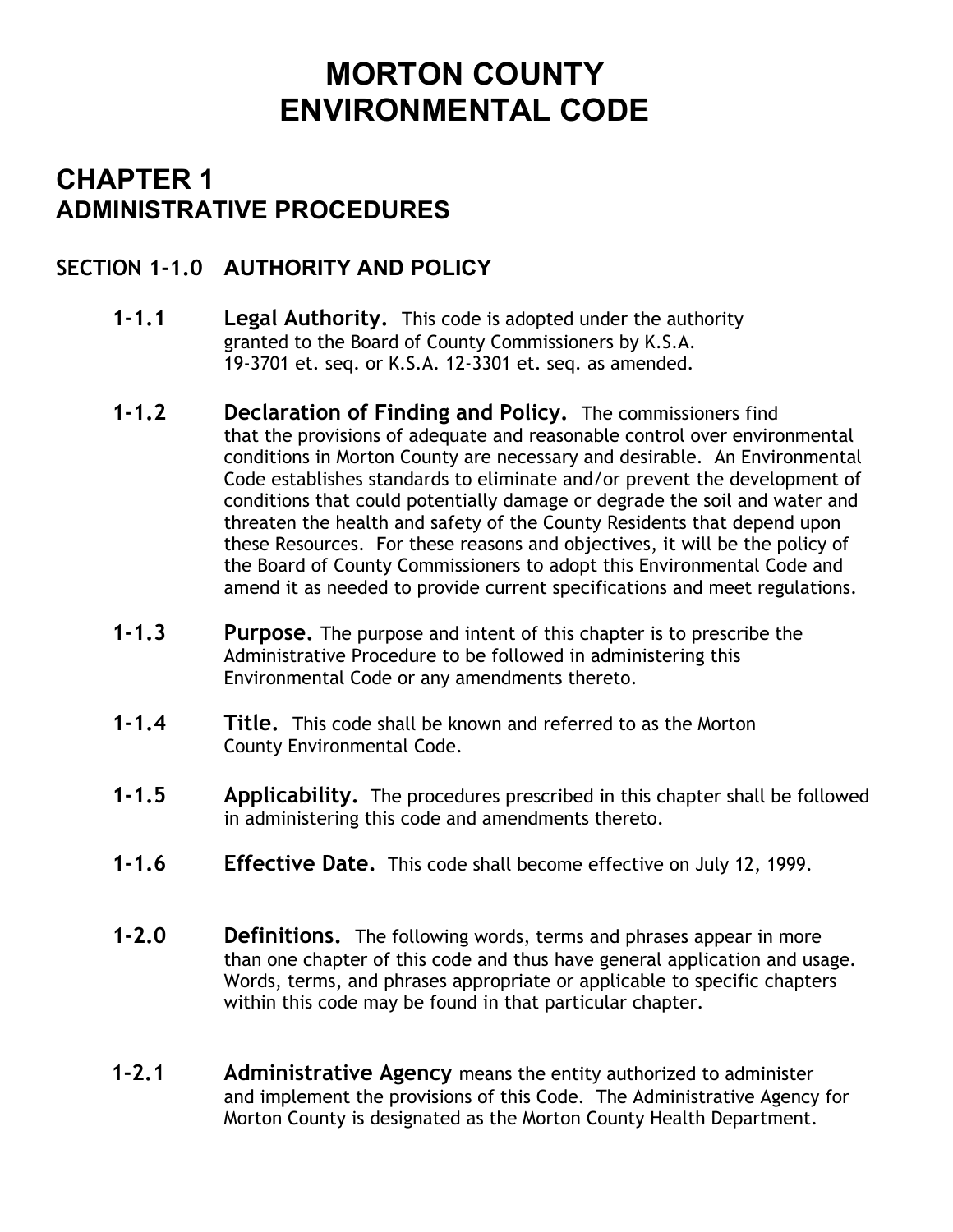- **1-2.2 Administrative Rules** means those Rules and Regulations contained in Chapter One of this Environmental Code which prescribe general procedures to be followed in the administration of the Environmental Code adapted by Morton County.
- **1-2.3 Authorized Representative** means any person who is designated by the Administrative Agency to administer this Code.
- **1-2.4 Appropriate Authority** means the Board of County Commissioners of Morton County.
- **1-2.5 Health Officer** means the County Health Nurse.
- **1-2.6 Hearing Officer** means an individual, appointed by the Administrative Agency, to hear appeals from decisions made by the Authorized Representative or the Health Officer relating to the administration of this Code.
- **1-2.7 Permit** means a plan with design specifications developed by the Authorized Representative or a plan with design specifications approved by the Authorized Representative. The plan and specifications will comply with current laws, regulations and guidelines.
- **1-2.8 Person** means an individual, corporation, partnership, association, State or political subdivision thereof, Federal, State Agency, Municipality, Commission or Interstate Body, or other Legal Entity recognized by law as the subject of rights and duties.
- **1-2.9 Premises** means any lot or tract of land and all buildings, structures, or facilities located thereon.
- **1-2.10 State Department of Health** means the Kansas Department of Health and Environment (KDHE).

## **1-3.0 ADMINISTRATIVE POWERS AND PROCEDURES**

**1-3.1** Right of Entry. The Authorized Representatives of the Administrative Agency shall have the power and authority to inspect wastewater systems for compliance to the permit and the Morton County Environmental Code.

#### **1-3.2 PERMIT**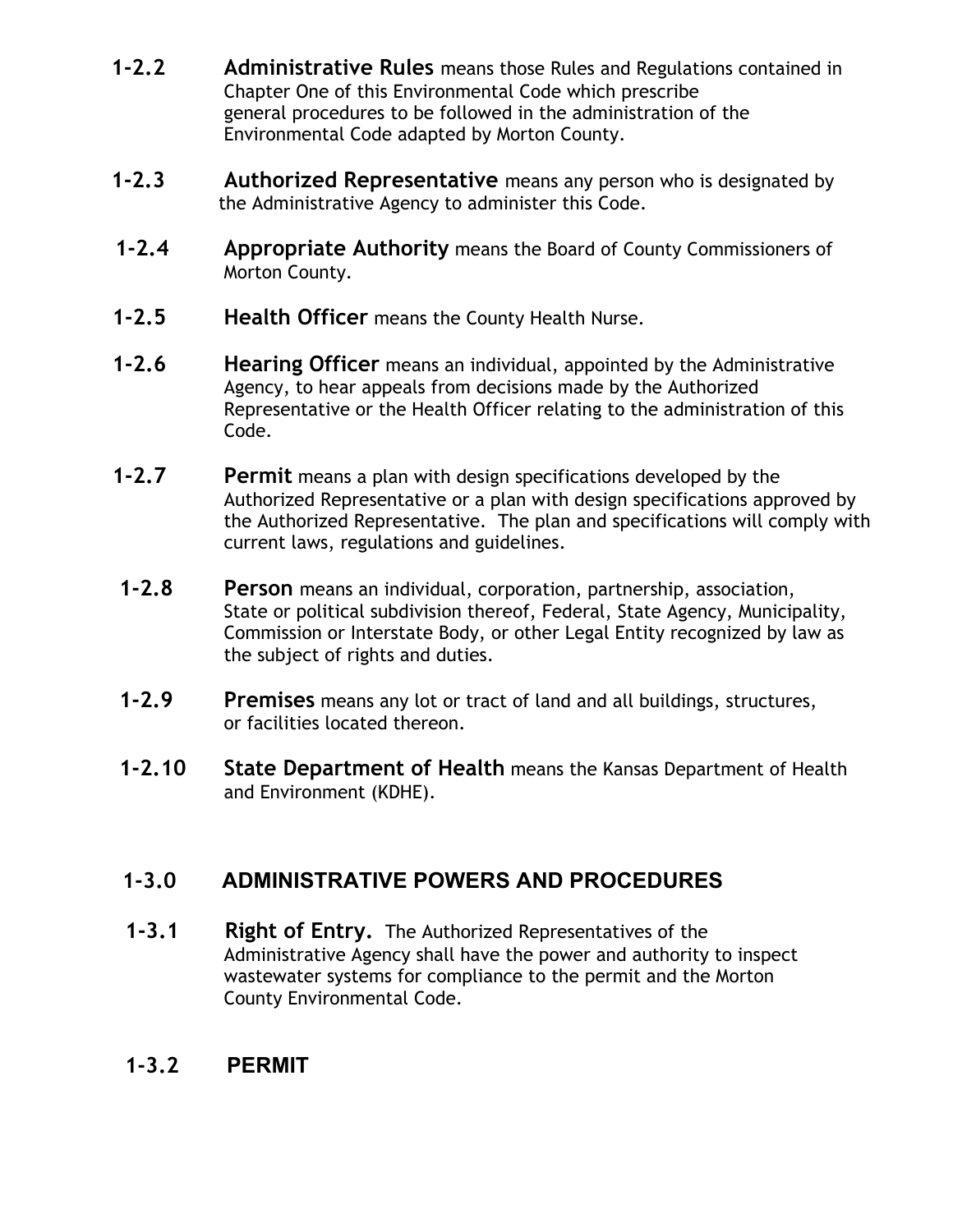- **1-3.2.1 Application for Permit.** All persons are required by this code to obtain a permit and shall make application for such permit through the Administrative Agency prior to commencement of construction.
- **1-3.2.2 Issuance of Permit.** After receipt of an application, the Administrative Agency shall begin such investigation as deemed necessary to determine whether the permit should be issued or denied, and shall issue or deny the permit within 30 days of such receipt. If the permit is denied, the Administrative Agency shall send the applicant a written notice and state the reasons for rejection.
- **1-3.2.3 Permit Transferals or Alteration.** No permit issued by the Administrative Agency shall be transferred or altered, except by the Authorized Representative.
- **1-3.2.4 Permit Revocation.** All permits are subject to revocation for reasons of noncompliance or misrepresentation.
- **1-3.2.5 Fees and Services.** The Administrative Agency shall establish a fee schedule sufficient to recover direct and indirect costs of processing all permits required by this code, and said fees shall be paid to the Administrative Agency. The Administrative Agency shall not process any application for a permit until the required fee has been paid. (K.S.A. 19-3702)

### **1-3.3 NOTICES, APPEALS, ORDERS.**

- **1-3.3.1 Notice of Violations, Noncompliance, and Misrepresentation.** When the Administrative Agency determines that there has been a violation of any provision of this Code or permit, notice of such violation shall be issued to the person responsible. The notice shall:
	- (1) Be in writing;
	- (2) Include a statement of why the notice is being issued;
	- (3) Allow a reasonable period of time for performance of any work required by this notice, and;
	- (4) Be properly served upon the owner or agent. Such notice shall be deemed properly served when a copy has been sent by registered mail to the last known address of the owner or agent.
- **1-3.3.2 Appeal for Hearing.** Any person aggrieved by any notice or order issued by the Administrative Agency under the provisions of this Environmental Code may request, and shall be granted, a hearing on the matter before the Hearing Officer; provided such person shall file with the Administrative Agency within ten working days after the date of issuance of the notice or order a written petition requesting a hearing and setting forth the grounds upon which the request is made. The filing of the request for a hearing shall operate as a stay of notice or order. Upon receipt of such petition, the Administrative Agency shall confer with the Hearing Officer and set a time and place for such hearing and shall give the petitioner written notice thereof. At such hearing, the petitioner shall be given an opportunity to show why such notice or order should be nullified or withdrawn. The hearing shall be commenced no later than ten working days after the date on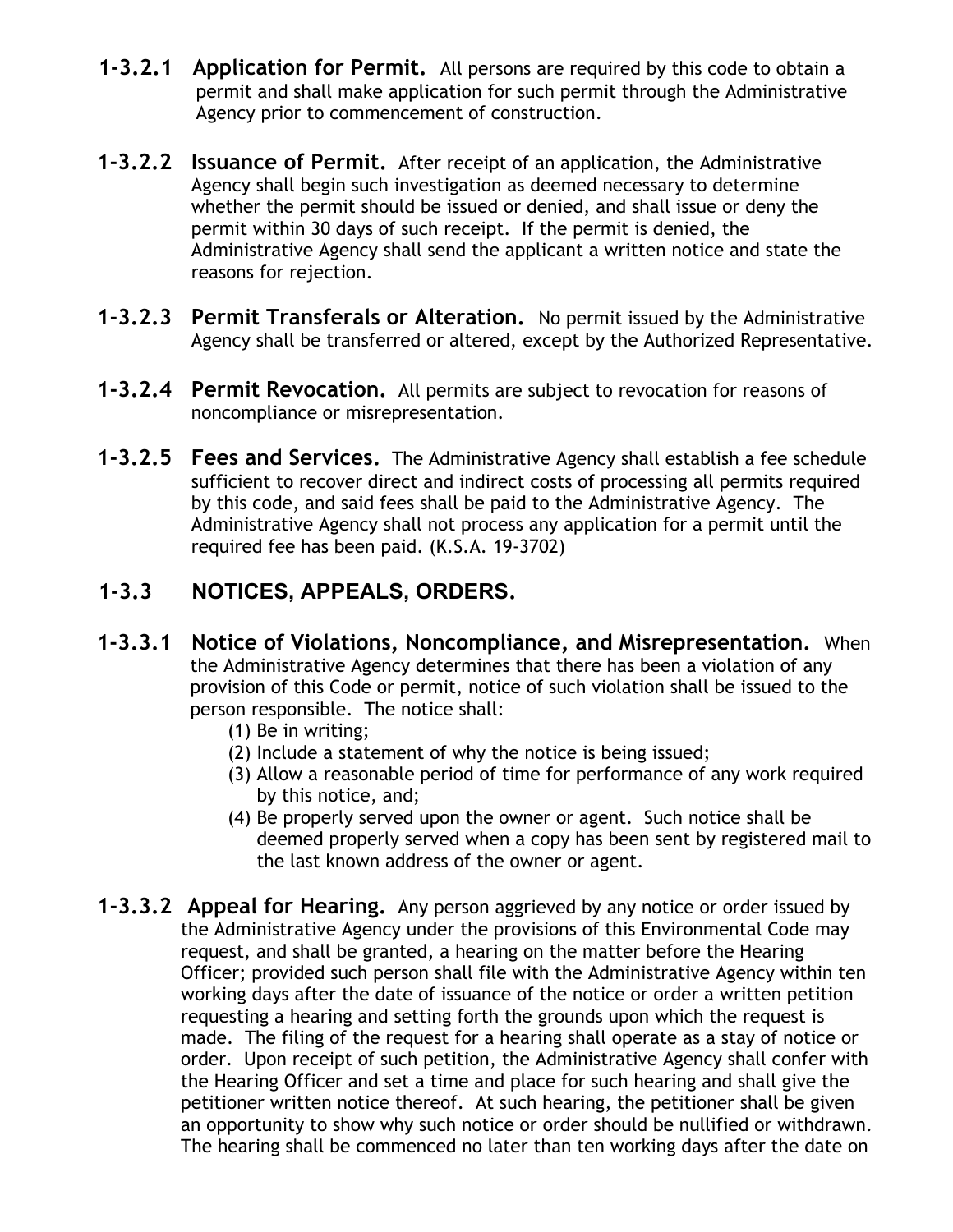which the petition was filed; provided, that upon request of the petitioner, the Administrative Agency may postpone the hearing for a reasonable time beyond such period, when in the Agency's judgment, the petitioner has submitted justifiable reason for such postponement.

- **1-3.3.3 Report of Hearing.** Within ten working days after such a hearing, the Hearing Officer shall submit the findings of the hearing in writing to the Administrative Agency, with recommendation that the order be sustained, modified, or withdrawn. Upon receipt of the report of the Hearing Officer, the Administrative Agency shall consider the report and issue an order, confirming, modifying or withdrawing the notice or order, and shall notify the appellant in the same manner as is provided for in Section 1-3.3.1.
- **1-3.3.4 Emergency Orders.** Whenever the Administrative Agency finds that an emergency exists which requires immediate action to protect the public, the Administrative Agency may issue an order reciting the existence of an emergency, specifying action to be taken to meet the emergency. Such an order shall be effective immediately. Any person to whom such an order is directed shall comply immediately.

#### **1-3.4 RECORDS**

- **1-3.4.1 Permit Applications.** Applications for permits required by this code shall be filed with the Administrative Agency.
- **1-3.4.2 Official Actions.** A written record of all Official Actions taken on applications for permits required by this Environmental Code shall be kept on file by the Administrative Agency.
- **1-3.4.3 Proceedings of Hearings.** The proceedings of all hearings, including findings and decisions of the Hearing Officer, and a copy of every notice and order related thereto shall be filed with the Administrative Agency. Transcripts of the proceedings of hearings need not be transcribed unless a judicial review of the decision is sought.

#### **1-3.4.4 GENERAL PROVISIONS**

- **1-3.5.0 Enforcement Procedure.** The County Attorney or County Counselor shall enforce the provisions of this Code and other Environmental Codes adopted by Morton County, and is hereby authorized and directed to file appropriate actions for such enforcement, upon request of the Administrative Agency. Actions, injunctions, mandamus, and quo warranto may be utilized for enforcement of these Codes and shall be governed by The Kansas Code of Civil Procedure.
- **1-3.5.1 Penalties.** In addition to, and independent of, the enforcement procedure provided in section 1-3.5.1 herein, failure to follow or secure the permit or to comply with the Environmental Code will be a violation on the part of the person, and shall be deemed a misdemeanor and punishable by a fine not to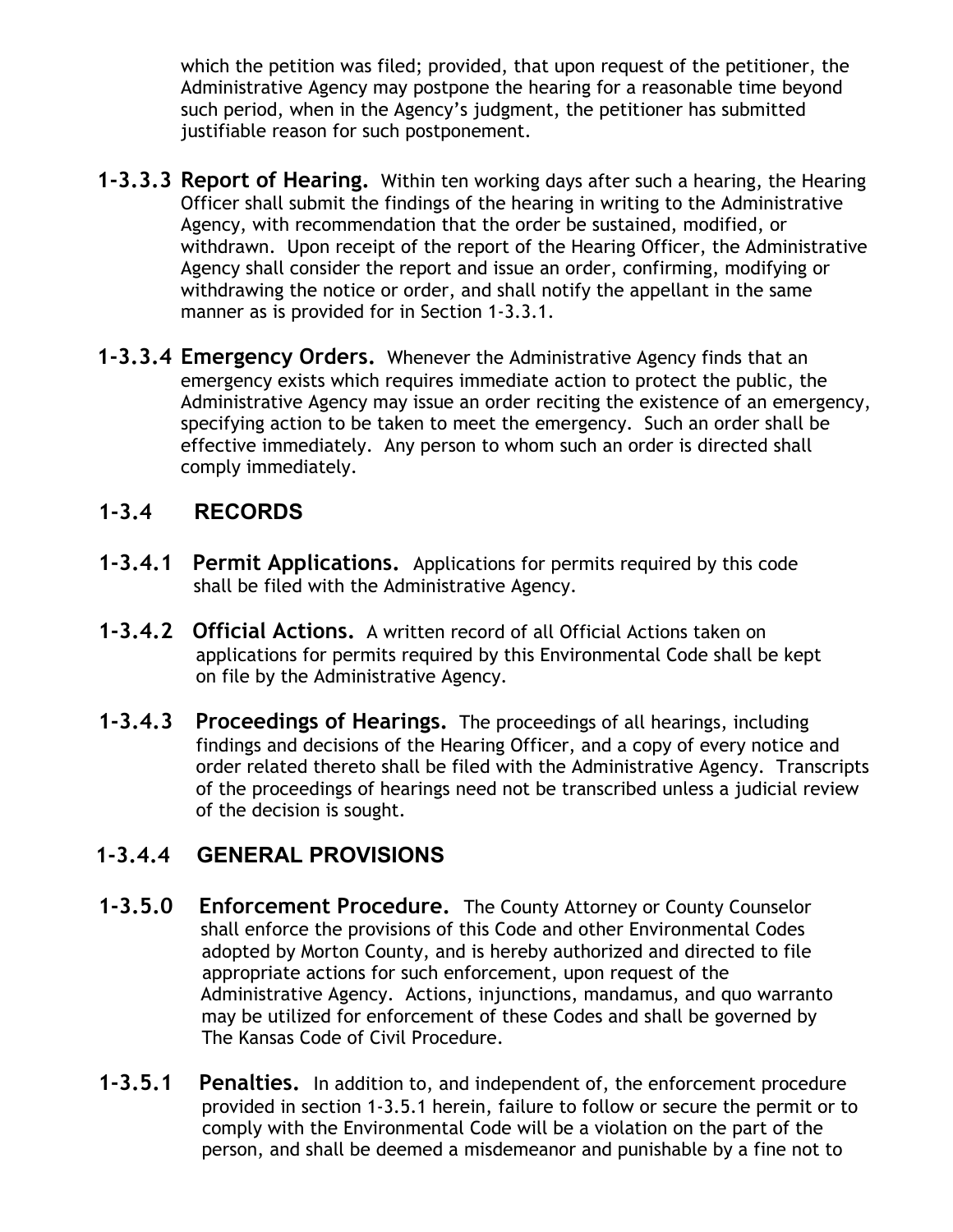exceed \$200.00 for each offence. Each day's violation may constitute a separate offense. (KSA 19-3707)

- **1-3.5.2 Disclaimer of Liability.** This Code and other Environmental Codes adopted shall not be considered or interpreted as imposing upon the Administrative Agency or its officials, employees, or Authorized Representatives, on the County or its officials or employees:
	- (1) Any liability or responsibility for damages to any property, or
	- (2) Any warranty that any system installation or portion thereof that is constructed or repaired under permit and inspection required by Code will function properly.
- **1-3.5.3 Separability.** If any clause, sentence, paragraph, section or subsection of of this Code shall for any reason, be adjudged by any court of competent jurisdiction to be unconstitutional and invalid, such judgment shall not affect, repeal or invalidate the remainder thereof, but shall be confined to the clause, sentence, paragraph, section or subsection thereof so found unconstitutional and invalid. (K.S.A. 19-3708)

## **CHAPTER 2 ON-SITE WASTEWATER MANAGEMENT**

#### **Section 2-1.0 PURPOSE AND INTENT.**

Sewage is a potential source of disease and water pollution, and a hazard to the health, safety, and welfare of the public. It is the purpose of this chapter to provide minimum standards for the location, design, construction, maintenance and use of on-site wastewater systems, and the removal and disposal of materials from such facilities within the legal boundaries of Morton County.

**2-2.0 Applicability.** The provisions of this chapter shall apply to all unincorporated areas located in Morton County, Kansas.

#### **2-3.0 Definitions.**

- **2-3.1** Abandoned On-Site Wastewater Systems means an on-site wastewater system determined by the Administrative Agency to be a system:
	- (1) In which the use has been permanently discontinued:
	- (2) Which is in a state of disrepair that cannot be used to treat effluent, or which has the potential for transmitting effluent into the aquifer or both; or
	- (3) Which poses potential health and safety hazards.
- **2-3.2 Approved Contractor** means a contractor that has a license from the Appropriate Authority for the disposal of wastewater and sewage.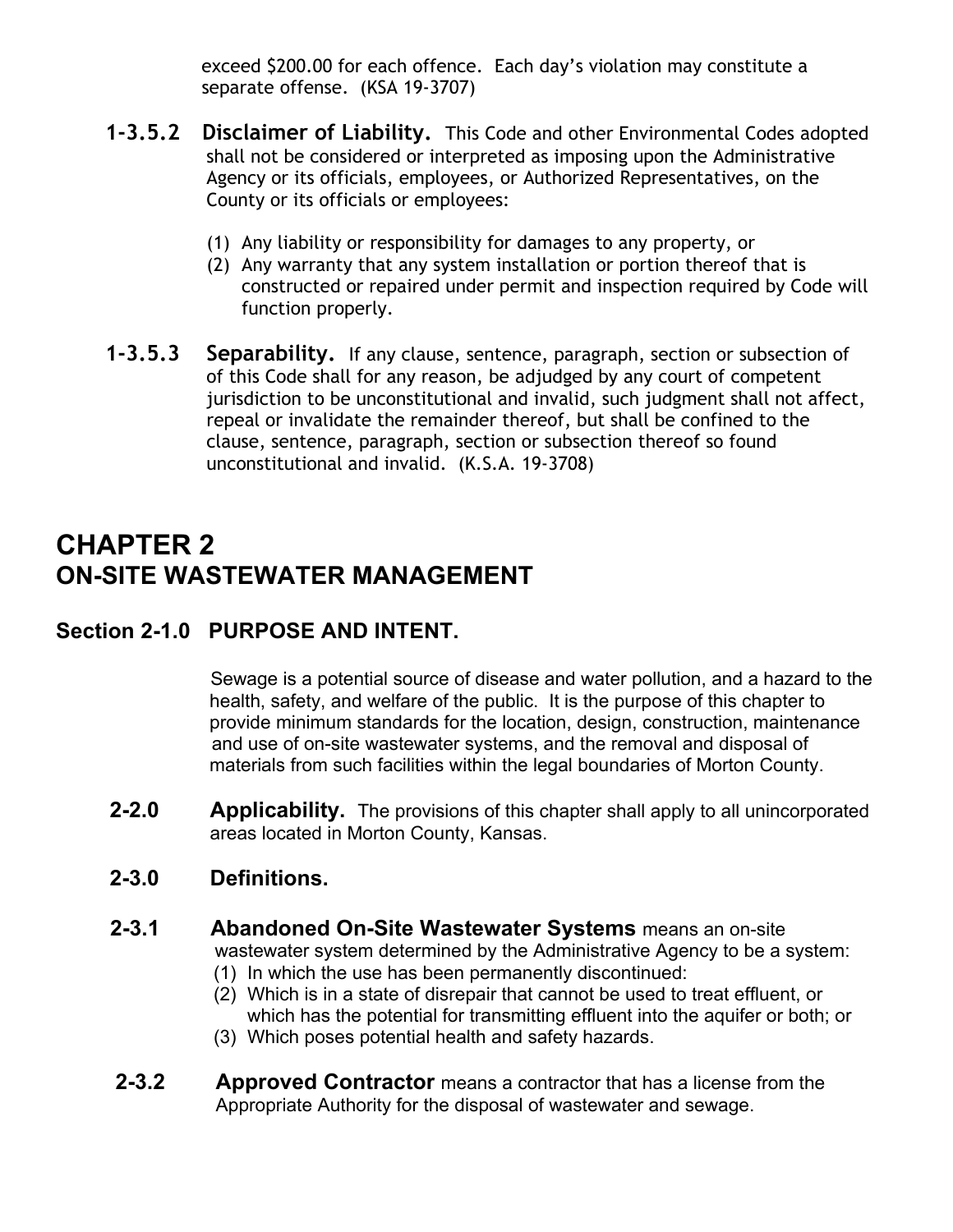- **2-3.3 Beneficial Use** means the use of water for any of the following purposes: agricultural water, aquatic life, domestic water supply, groundwater recharge, industrial water supply, and/or recreation.
- **2-3.4 Nuisance** means conditions or activities on properties both public and private, which have or threaten to have a detrimental effect on the health of the public or its members.
- **2-3.5 Private Wastewater System** means any system which is not required to hold a Kansas Water Pollution Control Permit pursuant to K.S.A. 65-165. This includes wastewater disposal systems which function by soil absorption, evaporation, transpiration, holding tanks, or any combination of the above.
- **2-3.6 Sanitary Privy** means a facility designed for the disposal of non-water carried wastes from the human body.
- **2-3.7 Sanitary Service** means the pumping out and/or removal of sewage, sludge, or human excreta from privies, vaults, septic tanks, or private wastewater systems, and the transportation of such material to a point of final disposal.
- **2-3.8. Sewage** means any substance that contains any excrementitous waste products or other discharge from the bodies of human beings or animals, or chemical or other wastes from domestic, manufacturing or other forms of industry.
- **2-3.9 Subdivision** means any tract of land that is, or has been subdivided into two or more lots for the purpose of sale or building development, whether immediate or future, including the streets, alleys, or other portions thereof intended to be dedicated for public use, and any re-dividing of lands.
- **2-3.10 Wastewater System** means any system, along with attendant pipes and appurtenances designed and constructed to collect, store, treat, and dispose of domestic, industrial, or commercial waste.
- **2-3.11 Vaults/Holding Tank** means a water-tight receptacle for the retention of sewage, either before, during, or after treatment.
- **2-3.12 Drywell (rat hole)** is a well completed above the water table so that its bottom and sides are typically dry except when receiving fluids.
- **2-3.13 Cess Pool** means a drywell that receives solely untreated sanitary waste, and which sometimes has an open bottom or perforated sides. This is prohibited.
- **2-3.14 Public Health Hazard** means anything which is injurious to health, offensive to the senses, or interferes with the comfortable enjoyment of life or property; or adversely affects any substantial number of persons.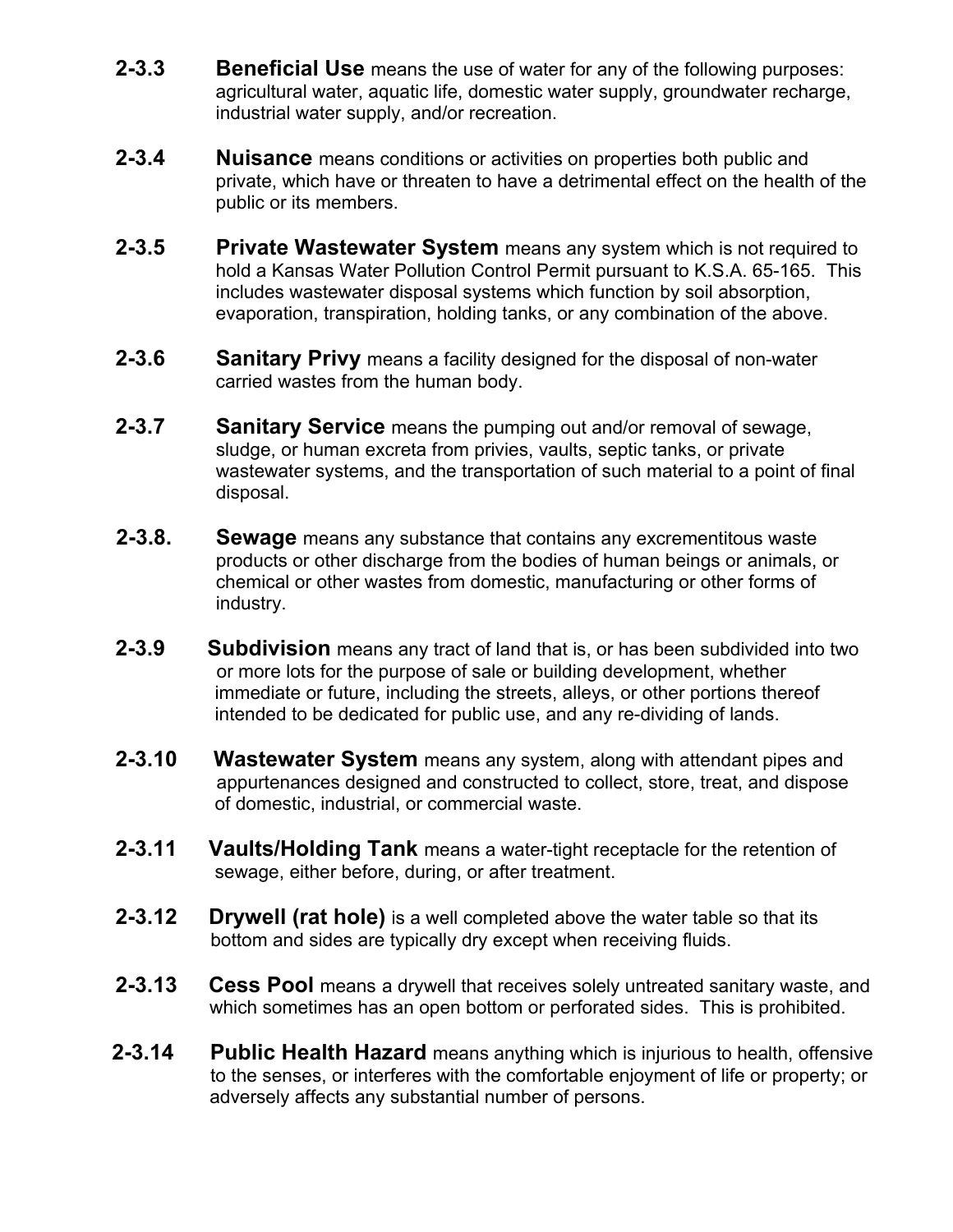#### **2-4.0 PROHIBITED PRACTICES**

- **2-4.1 Use of Non-Approved Private Systems.** No person shall use, or cause to be used, any private wastewater system, or sanitary privy constructed or modified after adoption of this Environmental Code until it has been inspected and approved by the Administrative Agency or if it:
	- (1) Has been enjoined as a public health nuisance by a court of competent jurisdiction; or
	- (2) fails to comply with the provisions of this Environmental Code, and written notice thereof has been given by the Administrative Agency; or
	- (3) discharges inadequately treated wastes onto the surface of the ground, or into waters of the State as defined in K.S.A. 65-161 (a); or
	- (4) causes vector breeding, produces offensive odors, or any condition that is detrimental to health and comfort.
	- (5) Abandoned wastewater systems are not exempt from this chapter and shall be abandoned in accordance with section 2-5.5.
	- (6) Is a rat hole. Rat holes shall be abandoned in accordance with section  $2 - 5.5.$
- **2-4.2 Use of Private Wastewater Systems Within 400 Feet of Public Sewer.** No private wastewater system shall be constructed within 400 feet of an existing public sewer, unless the Administrative Agency finds that connection to such a sewer is not feasible and that a private wastewater system, meeting the requirements of this Code, can be constructed on that property.
- **2-4.2a Existing Systems Located Within 400 Feet of a Public Sewer.** It is not mandatory for existing wastewater systems located within 400 feet of a public sewer to connect, as long as the private wastewater system works satisfactory.
- **2-4.3 Location of Private Wastewater Systems Within 50 Feet of Full Flood Pool.** No portion of a private wastewater system shall be located within 50 feet of a flood pool elevation of any reservoir or full pool elevation of any pond, lake, or water supply reservoir unless written approval is obtained from the appropriate Administrative Agency.
- **2-4.4 Location of a Private Wastewater System Within 50 Feet of Private Water Supply Well.** No portion of a private wastewater system shall be located less than 50 feet from a private water supply well or water line from a water well, unless the facility is of water-tight construction. No sanitary sewer line, regardless of construction, shall be located less than 10 feet from a water well or a water line from a water well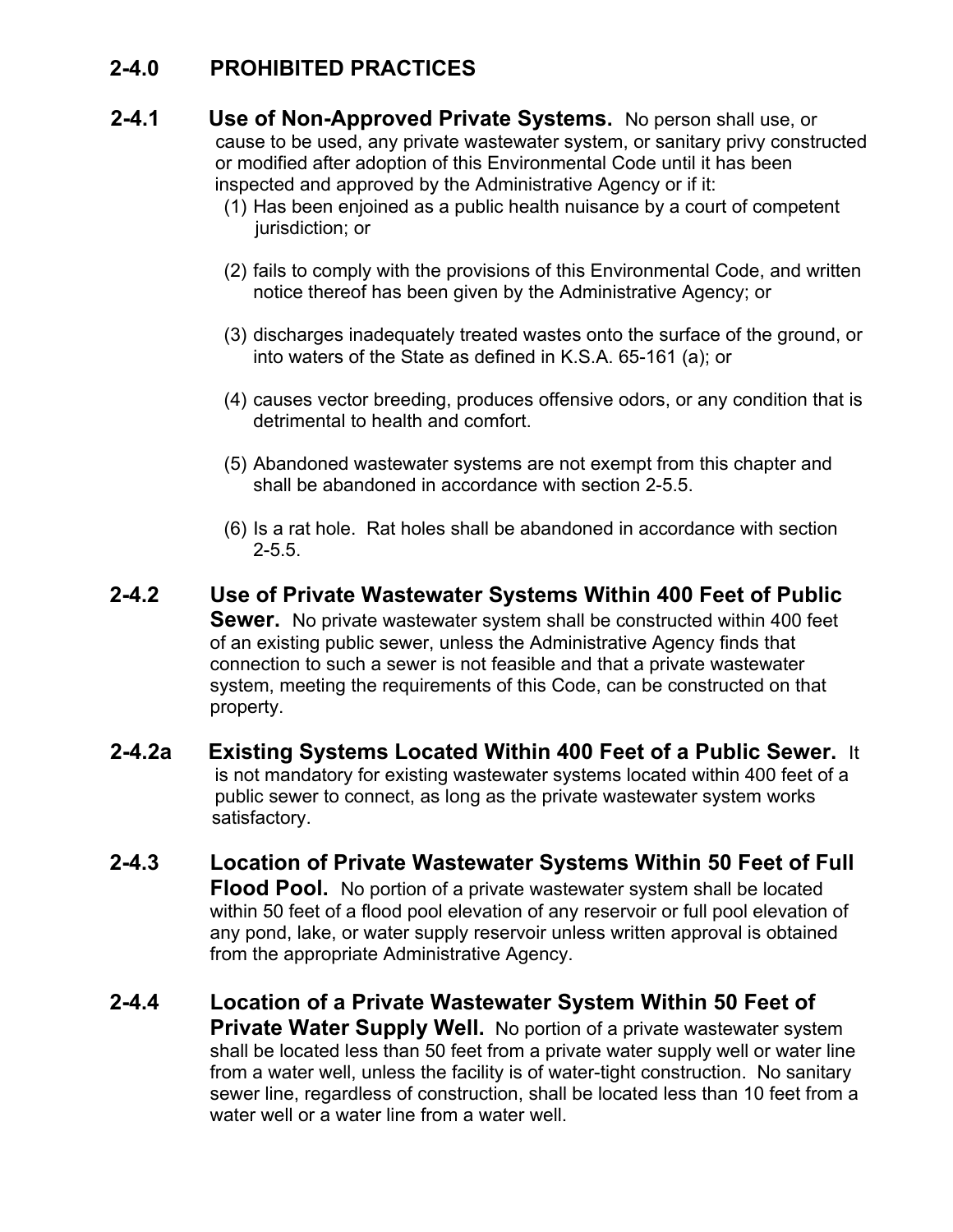#### **2-4.5 Only Domestic Sewage Shall be Directed to Private Wastewater Systems.**

- **2-4.6 Cess Pool.** The construction or modification of a cess pool is prohibited.
- **2-4.7 Rat hole.** The Construction or modification of a rat hole is prohibited.

#### **2-5.0 REQUIREMENTS FOR PRIVATE WASTEWATER SYSTEMS.**

#### **2-5.1 Approved Private Wastewater System.**

- (1) Private wastewater systems shall have a permit issued by the Administrative Agency prior to construction.
- (2) The Environmental Code, Construction Guidelines (KDHE Bulletin 4-2), reference material approved by KDHE and/or material approved by the Administrative Agency will be used as a guide for permits of private wastewater systems.
- **2-5.2 Sanitary Service.** No person shall engage in the cleaning of a private wastewater system or the transportation of waste to a disposal site in a way that will cause or create a public health hazard, or pollute the water resources of Morton County or the State of Kansas. A landowner may engage in the cleaning of his own wastewater system, according to EPA 503 septage regulations.
- **2-5.3 Contracting with Unlicensed Persons Prohibited.** No person responsible for operating a private wastewater system or privy shall contract with any person for the cleaning and transportation of wastewater to a disposal site unless that person is a licensed contractor.
- **2-5.4 System Installation.** Wastewater systems shall be installed, constructed, or modified by a person or an approved contractor and in accordance to a permit issued by the Administrative Agency.
- **2-5.5 Abandoned Systems Should be Pumped, Cleaned, Removed, Disconnected, Dismantled, Plugged and Filled.** An abandoned wastewater system shall be disconnected from building or facilities, pipes plugged, and receptacles dismantled or removed; and any void space in which such receptacles are contained shall be filled with soil. Before filling, receptacle contents shall be pumped out and disposed of in accordance with Section 2-5.2. The guidance applies to systems that receive only domestic sewage. If the system has received non-domestic sewage, then closure must be coordinated with KDHE, who may require additional sampling and closure activities.
- **2-5.6 Permit.** No person shall construct or modify, or permit to be constructed or modified, any private wastewater system until a permit has been issued by the Administrative Agency.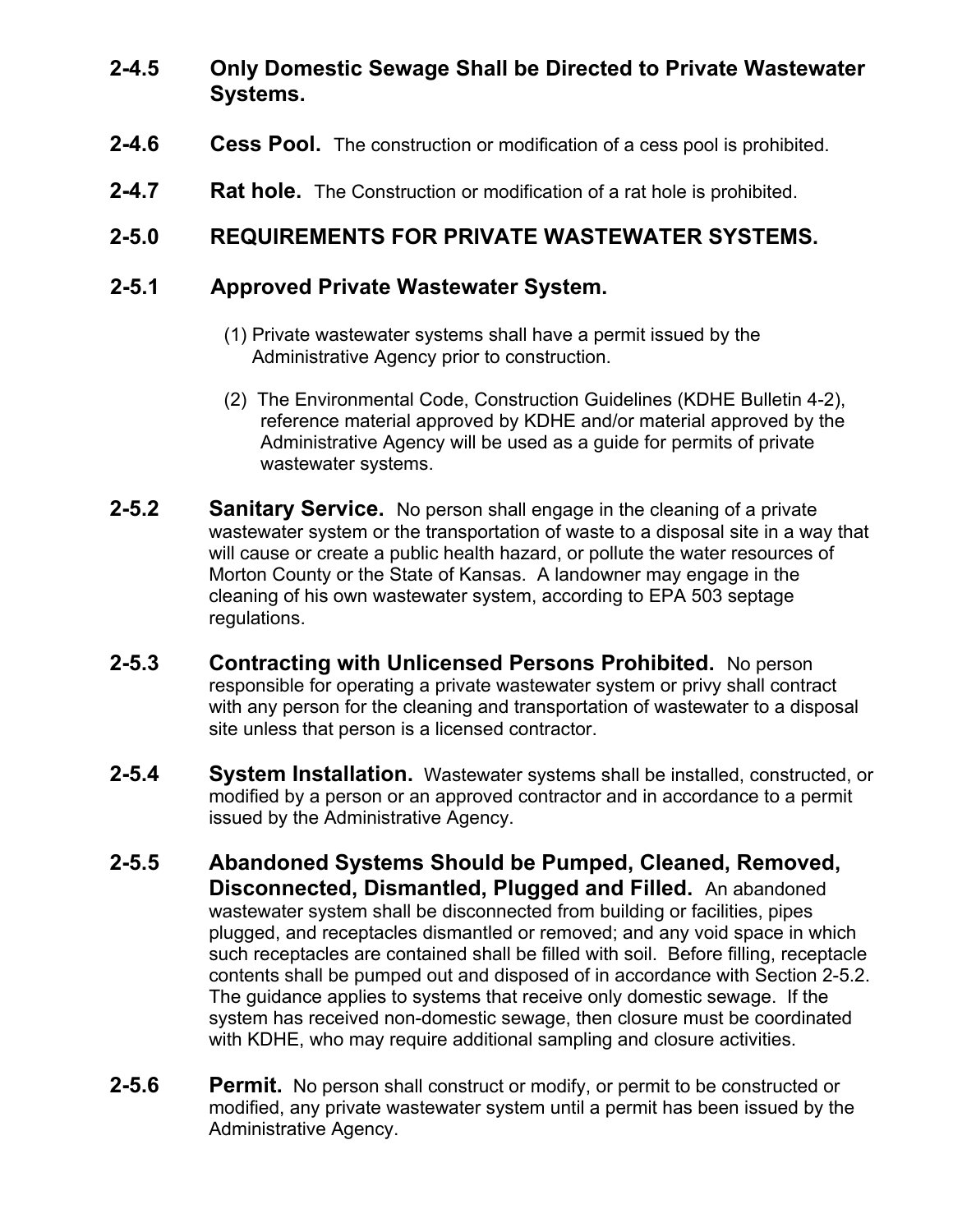- **2-5.7 Maintenance.** All persons holding a permit for use of a private wastewater system and responsible for its operation shall operate and maintain the system in conformity with standard operation practices.
- **2-5.8 Suitable Site.** No site shall be approved it:
	- (1) Connection to an approved public wastewater system is feasible; or
	- (2) The site violates the provision of Section 2-4.0 of this code; or
	- (3) The soil, topography, and geology do not meet the requirements set forth in Section 2-6.0.
- **2-5.9 Construction Approval.** All private wastewater systems developed or modified after the effective date of this Environmental Code must be inspected and approved by the Administrative Agency for compliance with the approved plan and specifications or permit, and no portion of the system shall be covered or made inaccessible to inspection prior to approval.
- **2-5.10 Proper Maintenance and Operation.** All private wastewater systems shall be maintained in good working condition. Whenever the Administrative Agency shall find any private wastewater system malfunctioning, the owner and/or user shall be ordered to correct the condition.
- **2-5.11 Waiver.** The Administrative Agency shall have the authority to grant exceptions to this chapter when reliable information is provided which can justify the exception without compromising the environment.

## **2-6.0 MINIMUM STANDARDS FOR SOIL TOPOGRAPHY & GEOLOGY.**

No private wastewater system which is dependent upon soil absorption for the disposal of wastewater, shall be constructed on any lot of any size unless minimum standards for percolation rates, soil profiles and depth to impervious rock or groundwater are met.

#### **2-7.0 REQUIREMENTS FOR SANITARY PRIVIES.**

- **2-7.1 Approval of Plans.** No person shall construct or modify any privy until the plans and specifications for the proposed construction and/or modification have been approved by the Administrative Agency.
- **2-7.2 Approval of Construction.** No person shall use, or make available for use any newly constructed or modified privy until the construction has been inspected by the Administrative Agency for compliance with the permit.
- **2-7.3 Proper Maintenance.** No person shall use, or offer for use, any privy that is not maintained in a clean and sanitary condition.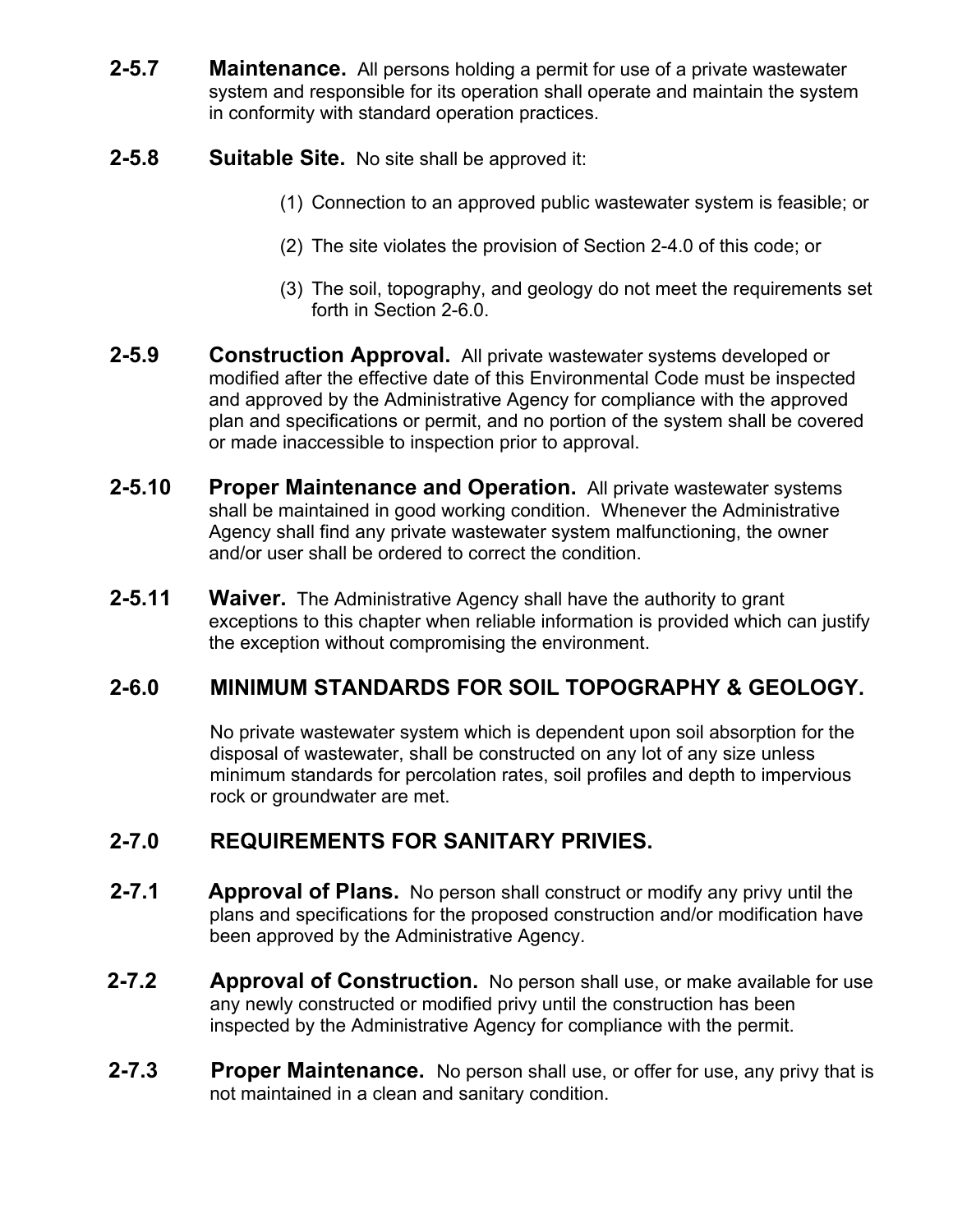- **2-7.4 Vault Required in Certain Areas.** In areas where the elevation of the groundwater is within four feet of the bottom of the pit, a watertight vault shall be provided in lieu of the standard pit.
- **2-7.5 Location of a Privy Within 50 Feet of a Private Water Supply Well.** No privy shall be installed less than 50 feet from existing well.

#### **2-8.0 SANITARY SERVICES.**

- **2-8.1 Permit Required.** No person shall remove or transport any wastes from any wastewater system or privy, unless that person holds a valid license from the Administrative Agency.
- **2-8.2 Contracting with Non-Permitted Persons Prohibited.** No person responsible for operating a private wastewater system or privy shall contract with any person for sanitary service unless that person holds a valid license.
- **2-8.3 Minimum Standards for Sanitary Service Equipment.** All Equipment used for rendering of sanitary service shall be of watertight construction and maintained in good working condition. This ensures that all materials removed from private wastewater disposal systems or privies will be transported to an approved point of disposal without spillage of the waste.
- **2-8.4 Requirements for Subdivision Development.** After adoption of this code, no person shall develop any subdivision until the plans and specifications for on-site wastewater management have been approved by the Administrative Agency.

## **CHAPTER 3 NON-PUBLIC WATER SUPPLIES**

- **3-1.0 Purpose and Intent**. The provisions of this chapter are for the purpose of regulating and controlling the development, maintenance, and use of all water supplies other than Public Water Supplies in Morton County, Kansas, in order that Public Health will be protected and the contamination and pollution of the water resources of the County will be prevented.
- **3-2.0 Applicability.** The provision of this chapter shall apply to all unincorporated areas located in Morton County, Kansas.
- **3-3.0 Definitions.**
- **3-3.1 Domestic** means the use of water by any persons or family unit or household for household purposes, or for the watering of livestock, poultry, farm and domestic animals used in operating a farm, or for the irrigation of lands not exceeding a total of two acres in area for the growing of gardens, orchards and lawns.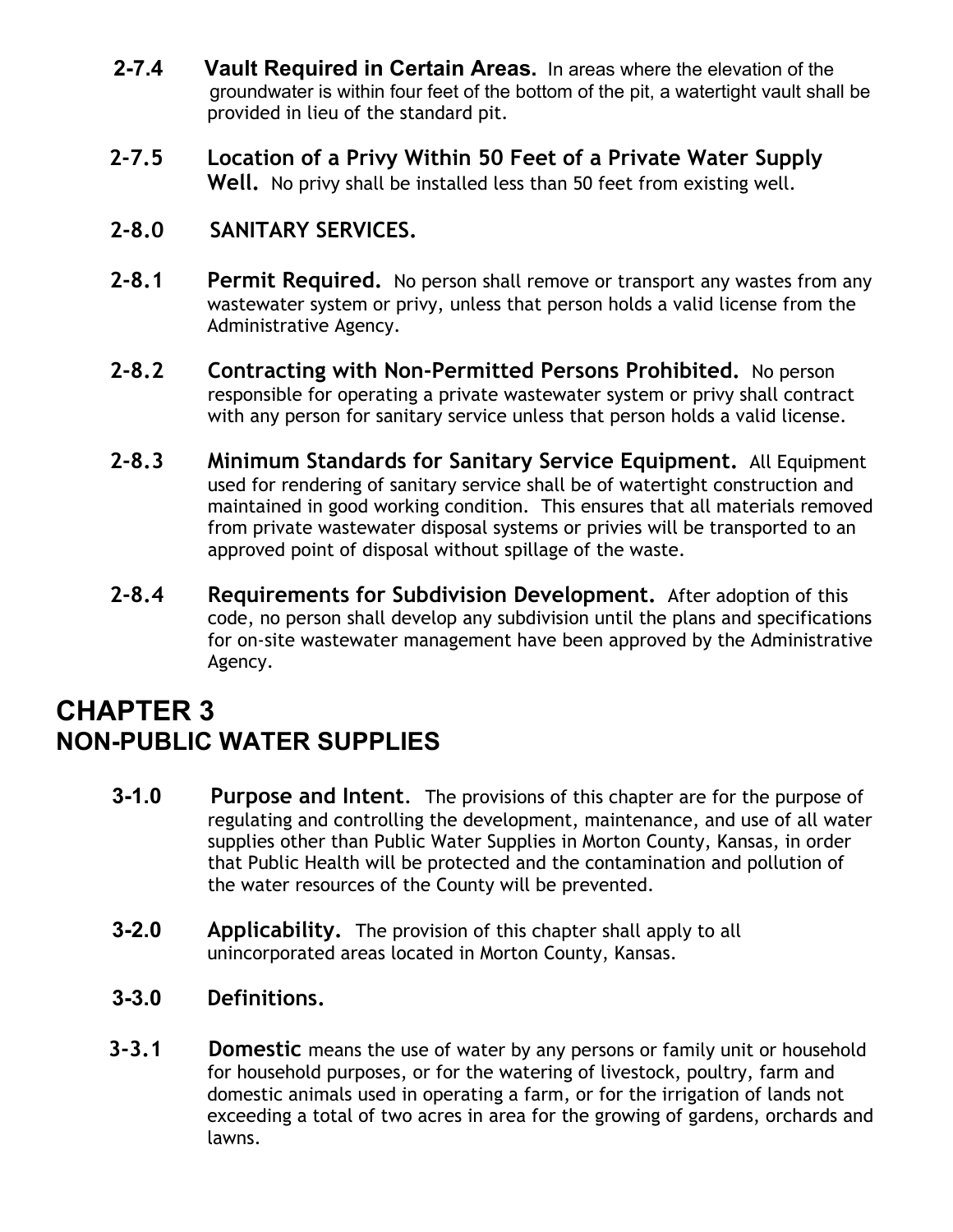- **3-3.2 Potable Water** means water free from impurities in amounts sufficient to cause disease or harmful physiological effects in humans and conforming with the latest drinking water standards.
- **3-3.3 Pump Installer** means any contractor, firm, partnership, association or corporation who shall install pumps or otherwise service any water well, or any system directly connected to a water well, such as the distribution system, to the first connection up to and including the water pressure tank.
- **3-3.4 Non-public Water Supply** means all water supplies not meeting the definition of Public Water Supply.
- **3-3.5 Public Water Supply** means a system that has at least ten services connections or regularly services an average of at least 25 individuals daily at least 60 days out of the year (KSA 65-162a).
- **3-3.6 Abandoned Water Well** means a water well determined by the Administrative Agency to be a well:
	- (1) in which the use has been permanently discontinued, or
	- (1) in which pumping equipment has been permanently removed, or
	- (2) which is in such a state of disrepair that it cannot be used to supply water, or it has the potential for transmitting surface contaminants into aquifers, or
	- (3) which poses potential health or safety hazards, or
	- (4) which is in such a condition that it cannot be placed in active or inactive status.
- **3-3.7 Water Well Contractor** means any individual, firm, partnership, association, or corporation who shall construct, reconstruct or treat a water well. The term shall not include:
	- (1) an individual constructing, reconstructing or treating a water well located on land owned by the individual when the well is used by the individual for farming, ranching, or agricultural purposes or for domestic purposes at the individual's place of abode.
	- (1) an individual who performs labor or services for a licensed water well contractor at the contractor's direction and under the contractor's supervision.

#### **3-4.0 Requirements for Non-Public Water Supplies:**

 **3-4.1 Permit.** No person shall develop, use, sell or lease any water supply subject to regulations of this code until a permit has been obtained from the Administrative Agency.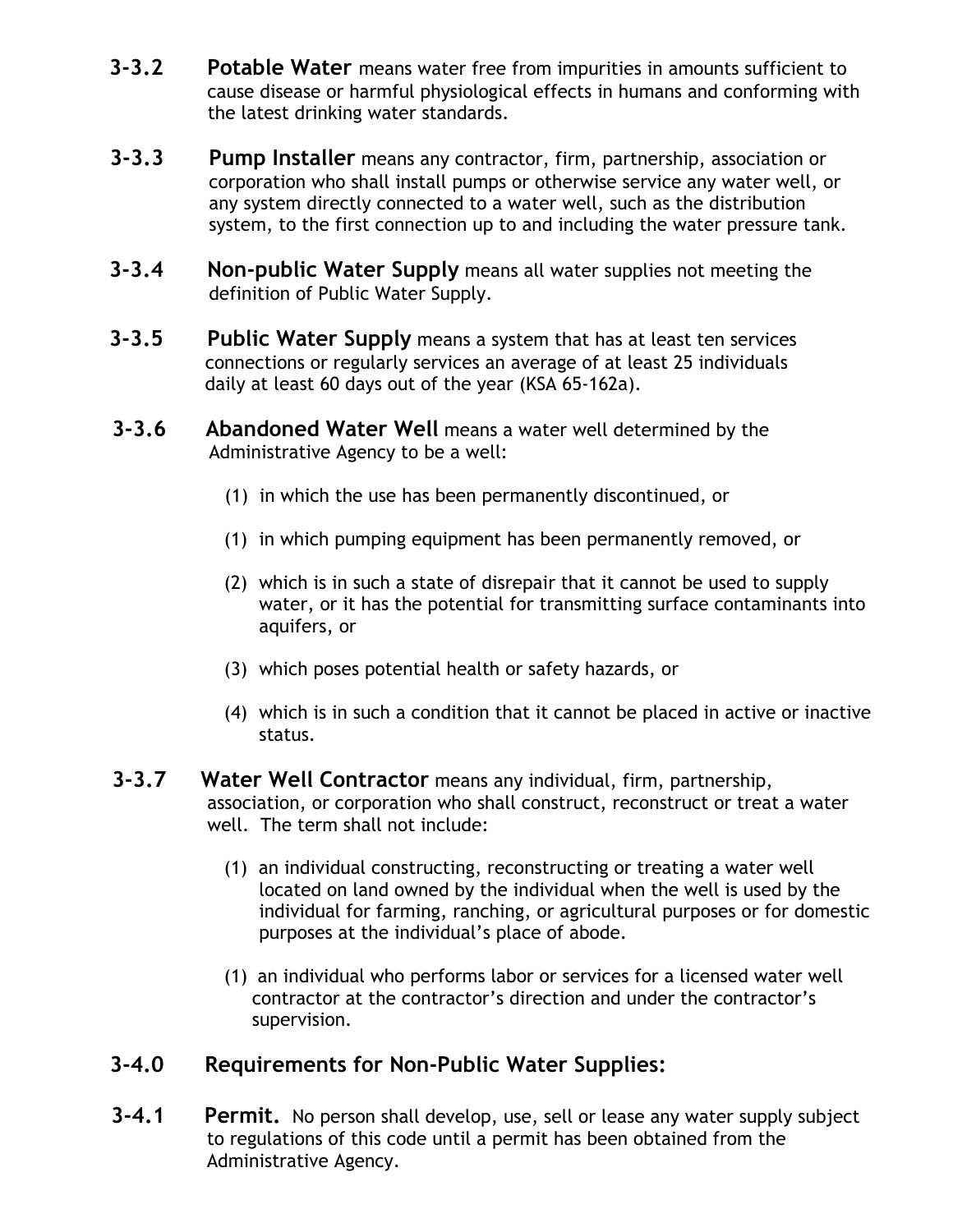- **3-4.2 Installation of Water Supply Systems.** After a permit is obtained, installation can begin. Construction shall follow the permit which details the plan, specifications and guidelines.
- **3-4.3 Maintenance of Water Systems.** All non-public water supplies shall:
	- (1) be maintained in proper working condition and according to permit; and
	- (2) be tested for bacteriological quality at least every six months; and
	- (3) maintain records to verify water quality for a period of at least one year.

#### **3-5.0 MINIMUM STANDARDS FOR GROUNDWATER SUPPLIES.**

**3.5.1 Locations.** All wells used as sources of water for non-public water supplies shall be separated from the specified sources of pollution by distances equal to or greater than those shown in Table I. Such distances may be increased by the Administrative Agency to provide assurances that the well will not be contaminated.

#### **TABLE I**

| <b>AREA</b>                                                                                  | <b>MINIMUM</b> | <b>RECOMMENDED</b> |
|----------------------------------------------------------------------------------------------|----------------|--------------------|
| Subsurface absorption field<br>for septic tank effluent.                                     | 50 ft.         | 100 ft.            |
| Pit Privy                                                                                    | 50 ft.         | 100 ft.            |
| Septic Tank                                                                                  | 50 ft.         | 100 ft.            |
| Barnyards, stables, manure piles,<br>animal pens, etc.                                       | 50 ft.         | 100 ft.            |
| Streams, Lakes and Ponds.                                                                    | 50 ft.         | 50 ft.             |
| Sewer lines not constructed of PVC with<br>glued joints or other equally tight construction. | 50 ft.         | 100 ft.            |
| Sewer lines constructed of PVC with glued<br>joints or other equally tight construction.     | 50 ft.         | 100 ft.            |